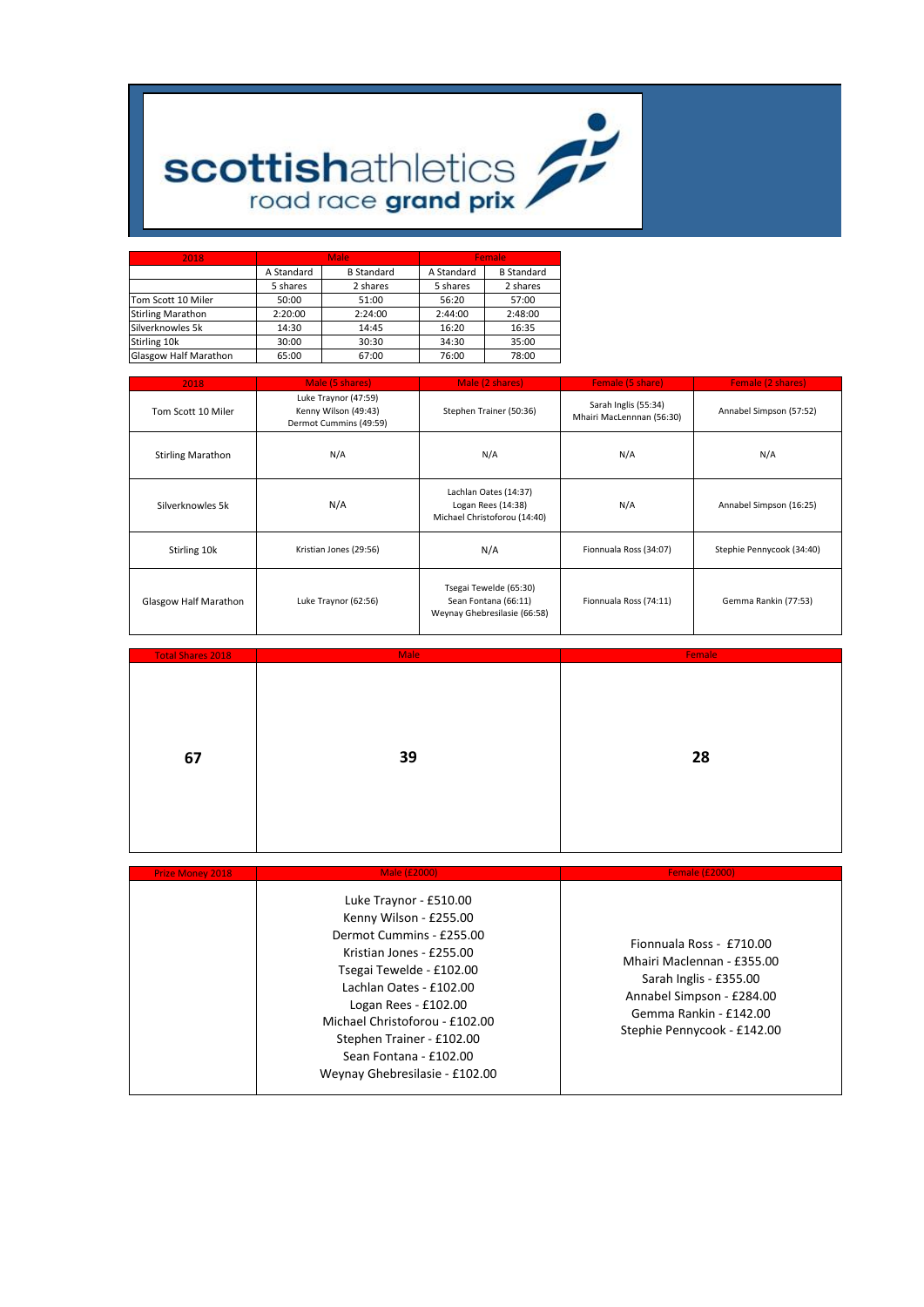|                | <b>scottishathletics</b> |                                                                    |                       |                                  |                       |                                     |                                  |                                                      |                                  |                     |                                       |                           |                |
|----------------|--------------------------|--------------------------------------------------------------------|-----------------------|----------------------------------|-----------------------|-------------------------------------|----------------------------------|------------------------------------------------------|----------------------------------|---------------------|---------------------------------------|---------------------------|----------------|
|                | <b>WOMEN</b>             | <b>Tom Scott</b><br><b>Stirling</b><br><b>Marathon</b><br>10 miles |                       | <b>Self Transcendence</b><br>5km |                       | <b>Stirling</b><br>10 <sub>km</sub> |                                  | <b>Great Scottish</b><br>Run<br><b>Half Marathon</b> |                                  | т<br>$\mathbf{o}$   |                                       |                           |                |
|                |                          |                                                                    | <b>1st April</b><br>A |                                  | $\overline{A}$        | 29th April<br>B                     | <b>4th May</b><br>$\overline{A}$ | B.                                                   | 10th September<br>$\overline{A}$ | B                   | 30th September                        |                           | т              |
|                | <b>NAME</b>              | <b>CLUB</b>                                                        | <b>Sub</b><br>57:00   | B<br><b>Sub</b><br>58:00         | <b>Sub</b><br>2:44:00 | <b>Sub</b><br>2:48:00               | <b>Sub 16:20</b>                 | <b>Sub</b><br>16:35                                  | <b>Sub</b><br>34:30              | <b>Sub</b><br>35:00 | $\overline{A}$<br><b>Sub</b><br>76:00 | B.<br><b>Sub</b><br>78:00 | A<br>L         |
|                |                          |                                                                    |                       |                                  |                       |                                     |                                  |                                                      |                                  |                     |                                       |                           |                |
| $\mathbf{1}$   | <b>FIONNUALA ROSS</b>    | SHETTLESTON HARRIERS                                               |                       |                                  |                       |                                     |                                  |                                                      | 5                                |                     | 5                                     |                           | 10             |
| $\overline{2}$ | <b>SARAH INGLIS</b>      | <b>LOTHIAN RC</b>                                                  | 5                     |                                  |                       |                                     |                                  |                                                      |                                  |                     |                                       |                           | 5              |
| 3              | MHAIRI MACLENNAN         | <b>EDINBURGH UNI</b>                                               | 5                     |                                  |                       |                                     |                                  |                                                      |                                  |                     |                                       |                           | 5              |
| 4              | <b>ANNABEL SIMPSON</b>   | FIFE AC                                                            |                       | $\overline{2}$                   |                       |                                     |                                  | $\overline{2}$                                       |                                  |                     |                                       |                           | 4              |
| 5              | STEPHIE PENNYCOOK        | FIFE AC                                                            |                       |                                  |                       |                                     |                                  |                                                      |                                  | $\overline{2}$      |                                       |                           | $\overline{2}$ |
| 6              | <b>GEMMA RANKIN</b>      | <b>KIBARCHAN AAC</b>                                               |                       |                                  |                       |                                     |                                  |                                                      |                                  |                     |                                       | 2                         | $\overline{2}$ |
| $\overline{7}$ |                          |                                                                    |                       |                                  |                       |                                     |                                  |                                                      |                                  |                     |                                       |                           |                |
| 8              |                          |                                                                    |                       |                                  |                       |                                     |                                  |                                                      |                                  |                     |                                       |                           |                |
| 9              |                          |                                                                    |                       |                                  |                       |                                     |                                  |                                                      |                                  |                     |                                       |                           |                |
| 10             |                          |                                                                    |                       |                                  |                       |                                     |                                  |                                                      |                                  |                     |                                       |                           |                |
| 11             |                          |                                                                    |                       |                                  |                       |                                     |                                  |                                                      |                                  |                     |                                       |                           |                |
| 12             |                          |                                                                    |                       |                                  |                       |                                     |                                  |                                                      |                                  |                     |                                       |                           |                |
| 13             |                          |                                                                    |                       |                                  |                       |                                     |                                  |                                                      |                                  |                     |                                       |                           |                |

**Total Shares (currently) = 28**

One Share (currently) =  $£ 71$